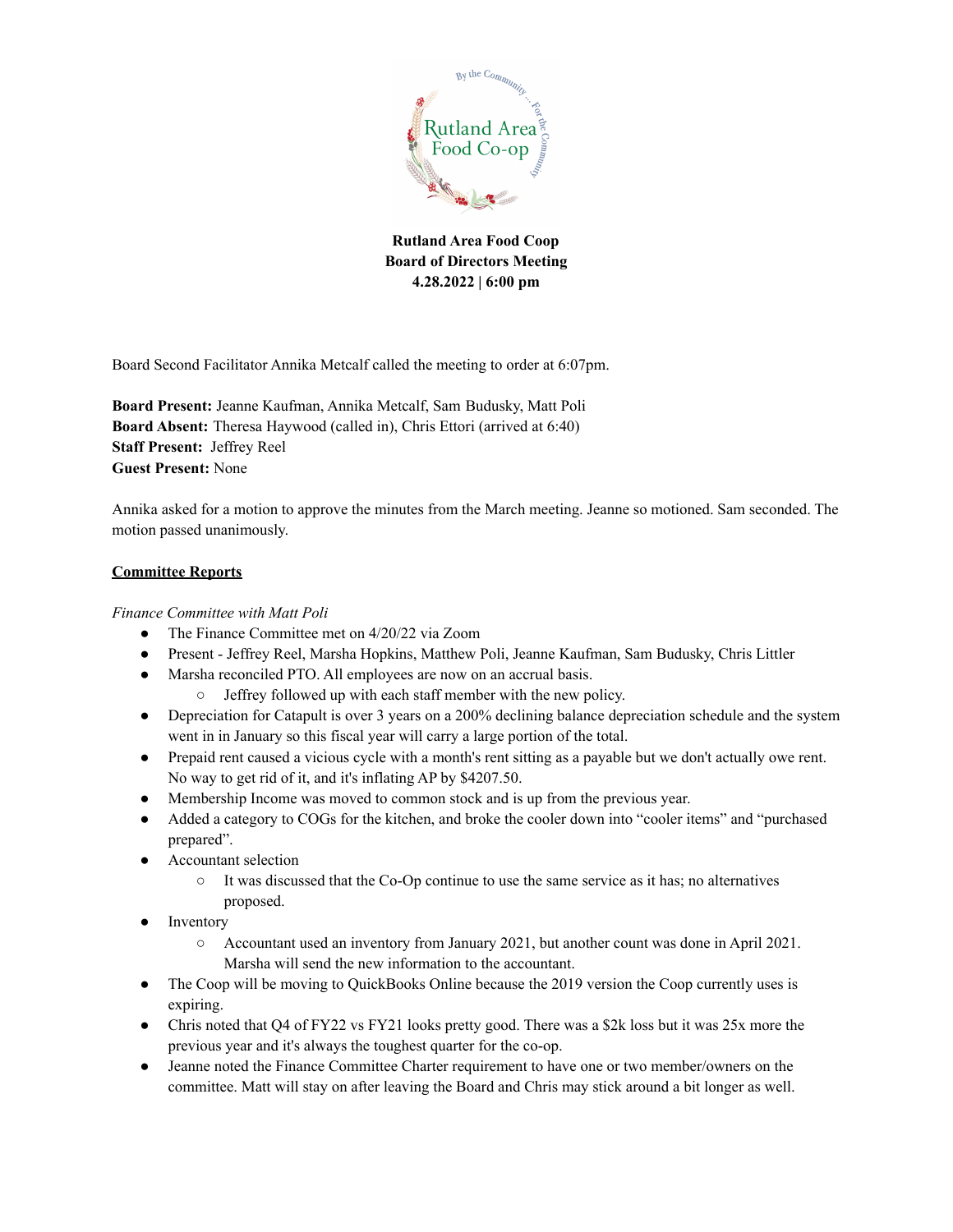

- Matt recommended whoever takes the role over to take better minutes of the meetings and noted that it's really hard to take notes and lead the meeting.
	- Jeanne said not to beat himself up; he had done a fine job.

## *Board Development Committee with Theresa Haywood*

- Theresa called in from a conference she was attending.
- Apologized for not holding a meeting yet.
- $\bullet$  The Annual Meeting is coming up. She is hoping to hold a virtual meeting on 5/5 and 5/12 to discuss the RYP Mixer (5/15) and Annual Meeting from 6-7pm.
- Theresa will email everyone the dates.
- She spoke with the Shriners. Her contact isn't on their Board anymore, but he said he'd pass the request to use the lot next to the Coop for the Mixer onto the powers that be.
- Theresa is going to clean up the lot a bit before the event. Matt volunteered to mow it..
- She also poke with longtime customer Shawn Babcock about joining the Board.
- She complimented Jeff about how nice the outside notice board looked.
- Theresa printed out flyers to advertise Board membership.
- She thanked everyone for accommodating her this meeting and signed off.

## **PG Reports**

**Policy Name & Number:** C-3 Agenda Planning **Policy Type:** Board Process **Last Revisited: 4/23/2020**

**Director: Jeanne Kaufman Submitted on: 4/28/2022**

#### **Policy text copied below:**

We will follow an annual agenda that focuses our attention upward and outward.

- 1. Our annual governance cycle will run from January to December.
- 2. We will create, and modify as necessary, an annual calendar that includes the items mentioned in this policy, membership meetings, Board training schedule, monitoring schedule, and the GM evaluation and compensation decisions as outlined in our Board-Management Relationship policies.
- 3. Throughout the year, we will attend to consent agenda items as expeditiously as possible.
- 4. We will limit the amount of meeting time taken up by monitoring reports, discouraging discussion unless the reports indicate policy violations, or the policy criteria themselves need review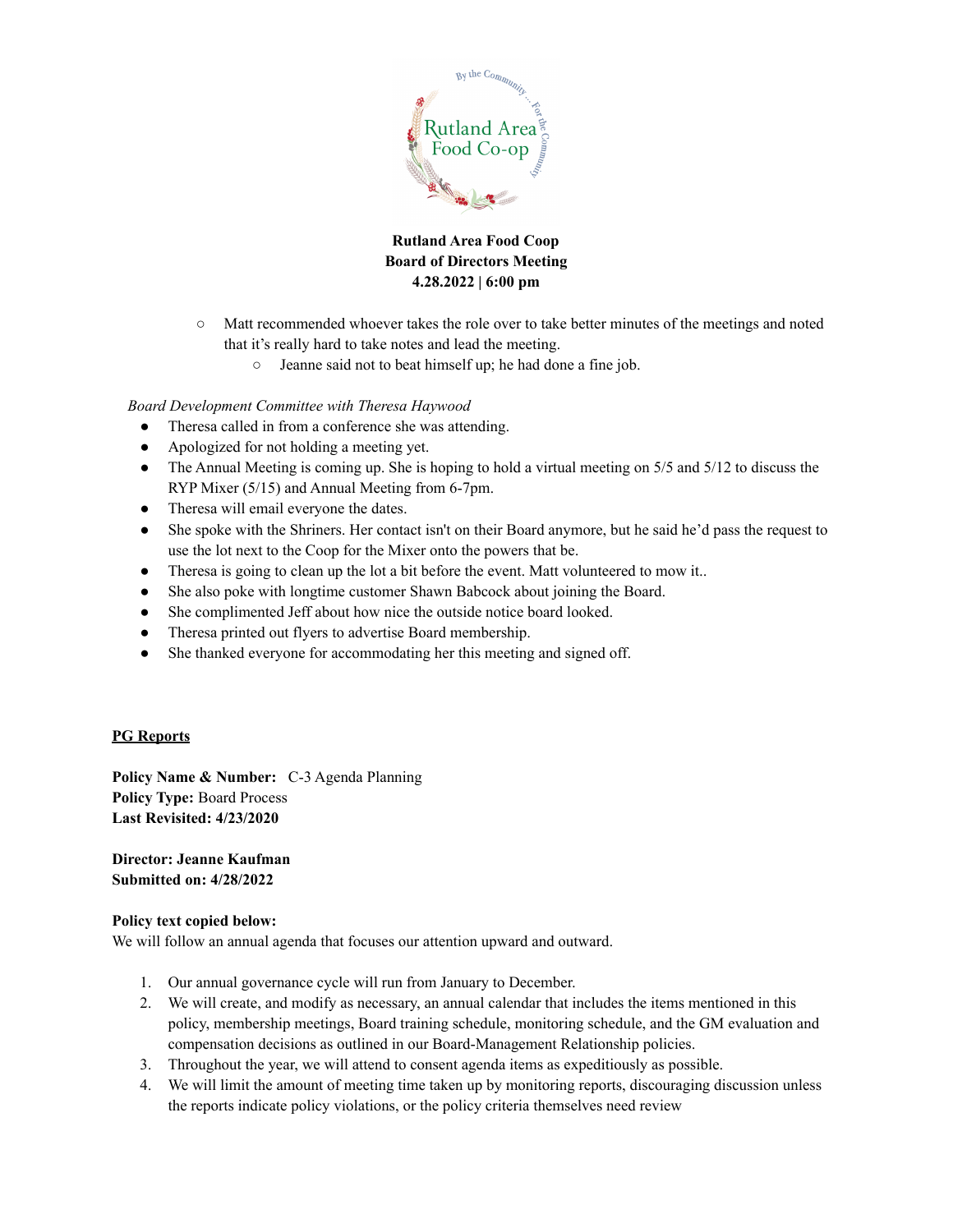

**Rutland Area Food Coop Board of Directors Meeting 4.28.2022 | 6:00 pm**

- *1. Is this policy clear? What does this policy mean to you? (Yes/No/Comments)* Yes, It lays out the framework around how we conduct the Board Business.
- *2. How has the board been IN compliance?* We follow the annual calendar and limit the amount of time given to monitoring reports.
- *3. How has the board been OUT of compliance?* We do not usually have consent items on our meeting agendas
- *4. Overall, has the board been in compliance?* Yes
- *5. Is this the policy that we want? (Yes/No/Comments)* Yes

*Recommended changes (if applicable).* None at this time

Discussion:

- Annika said she liked the part about limiting the time during meetings to discuss the policy reports if there aren't any violations.
- Matt agreed. If everyone agrees, he doesn't see a need to dissect everything.
- Sam wondered if the policy should specify January-December and thought the Board had discussed this different timeline previously.
- Jeanne said as she was looking though DropBox, she found two different calendars. She thinks we're currently using the correct calendar.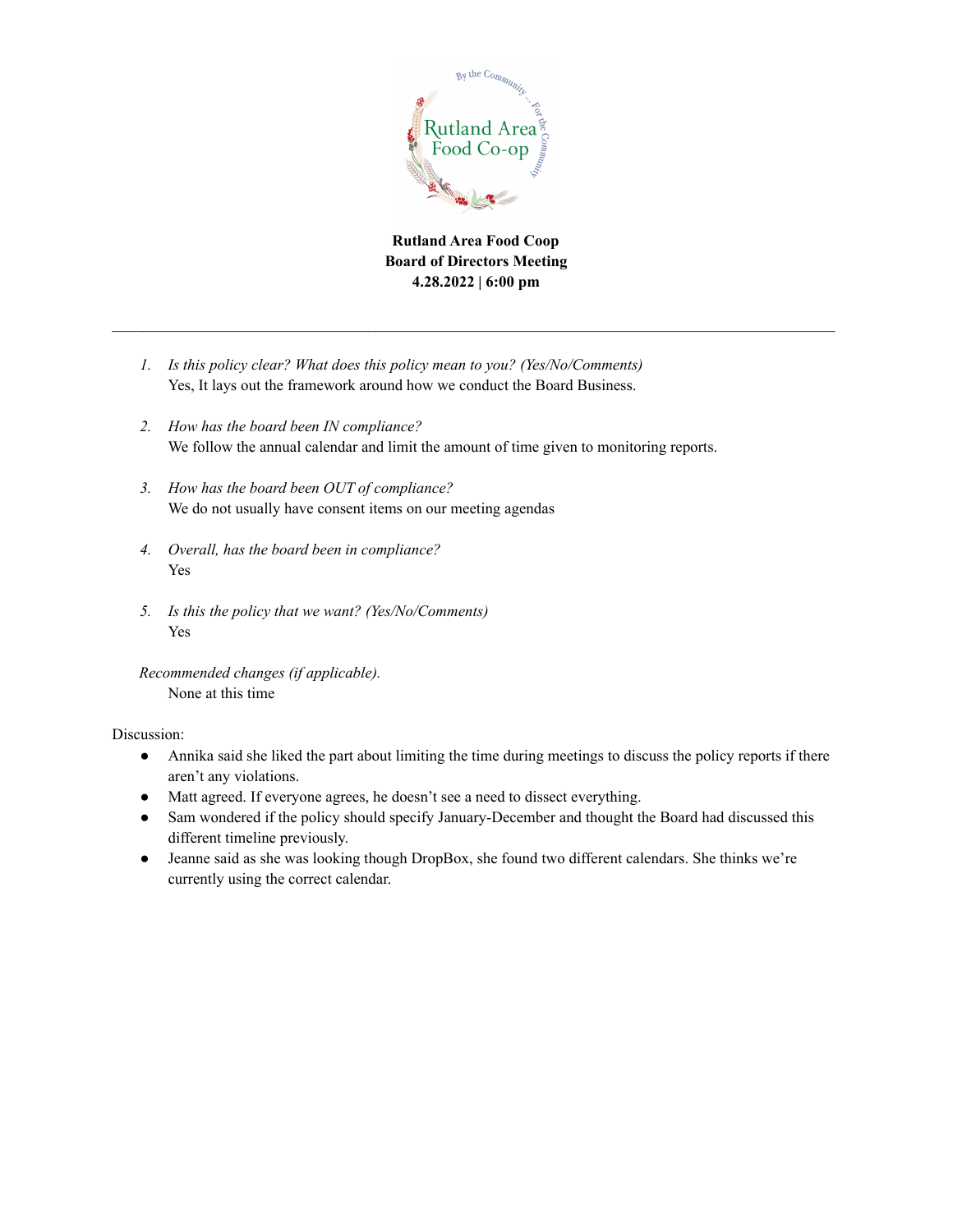

**Policy Name & Number:** C-4 Board Meetings **Policy Type:** Board Process **Last Revisited: 5/25/2020**

**Director: Jeanne Kaufman Submitted on: 4/28/2022**

### **Policy text copied below:**

Board meetings are for the task of getting the Board's jobs done.

- 1. We will use Board meeting time only for work that is the whole Board's responsibility. We will avoid committee issues, operational matters and personal concerns.
- 2. Meetings will be open to the membership, except when executive session is officially called.
	- a. We may occasionally use executive session to deal with confidential matters as long as the purpose of the session is stated. When possible, announcement of executive session should be on the published agenda.
- 3. We will make decisions in accordance with consensus, as required by the by-laws
	- a. SECTION 5.4 DECISION MAKING. DECISIONS AT MEETINGS OF THE BOARD SHALL NORMALLY BE MADE BY CONSENSUS, ATTEMPTING TO RECONCILE DIFFERING POINTS OF VIEW BASED UPON THE PURPOSE, MISSION AND BEST INTERESTS OF THE CO–OP. ANY DECISION MADE BY CONSENSUS SHALL BE DEEMED TO BE INCLUSIVE OF A VOTE IN ANY REQUIRED PERCENTAGE. IF, IN THE OPINION OF A TWO–THIRDS MAJORITY OF DIRECTORS PRESENT, CONSENSUS CANNOT BE REACHED THROUGH DILIGENT EFFORTS WITHIN A REASONABLE PERIOD OF TIME AND THE ISSUE REQUIRES IMMEDIATE ACTION, THEN SUCH ISSUE MAY BE DECIDED BY A TWO–THIRDS MAJORITY.
- 4. The Meeting agenda will be determined by the Board Facilitator, and may be modified at the meeting by consensus of the Board  $\mathcal{L}_\mathcal{L} = \{ \mathcal{L}_\mathcal{L} = \{ \mathcal{L}_\mathcal{L} = \{ \mathcal{L}_\mathcal{L} = \{ \mathcal{L}_\mathcal{L} = \{ \mathcal{L}_\mathcal{L} = \{ \mathcal{L}_\mathcal{L} = \{ \mathcal{L}_\mathcal{L} = \{ \mathcal{L}_\mathcal{L} = \{ \mathcal{L}_\mathcal{L} = \{ \mathcal{L}_\mathcal{L} = \{ \mathcal{L}_\mathcal{L} = \{ \mathcal{L}_\mathcal{L} = \{ \mathcal{L}_\mathcal{L} = \{ \mathcal{L}_\mathcal{$ 
	- *1. Is this policy clear? What does this policy mean to you? (Yes/No/Comments)* Yes, the policy is clear and direct. The policy directs us to self-monitor our meeting agenda and content.
	- *2. How has the board been IN compliance?* The Board follows the agenda, is responsive and actively listens to the meetings content. We do not stray from the meetings topics. Any executive sessions are added regularly to board agendas. We actively make decisions and record those clearly in meeting minutes.
	- *3. How has the board been OUT of compliance?* I do not believe we are out of compliance.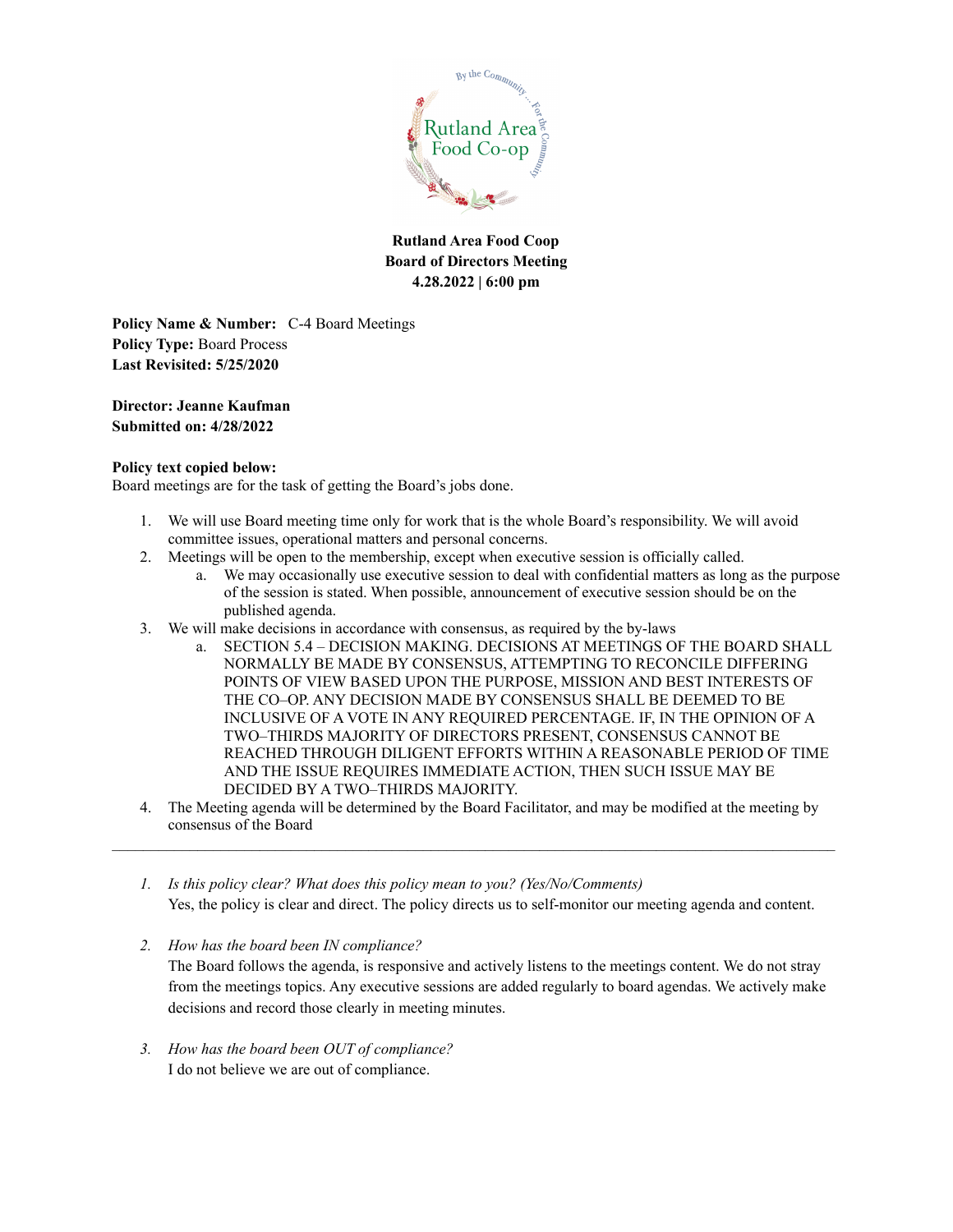

- *4. Overall, has the board been in compliance?* Yes
- *5. Is this the policy that we want? (Yes/No/Comments)* Yes

*Recommended changes (if applicable).* None at this time

## **GM Reports**

**Policy Type:** Ends **Policy Title:** A – Ends **Date:** April 28, 2022 Jeffrey Reel, GM

The Policy Reads:

Because of the Rutland Area Food Co-op, our community will have:

- *● Af ordable access to natural, whole and minimally processed and packaged food items and other products that form the basis for healthy and ecological lifestyles.*
- *● A market for local, regional and other cooperative producers of food and other household and personal products.*
- *● A community building and educational center where owners and other patrons can work, shop and learn together and empower each other.*
- *● Support for and cooperation with other individuals and organizations whose purposes are similar to those of the Co-op.*

 $\mathcal{L}_\text{max}$  , where  $\mathcal{L}_\text{max}$  and  $\mathcal{L}_\text{max}$ 

 $\mathcal{L}_\text{max}$  , where  $\mathcal{L}_\text{max}$  and  $\mathcal{L}_\text{max}$ 

Because Policy A—Ends is largely aspirational in nature, I report compliance with all four subsections.

*● Af ordable access to natural, whole and minimally processed and packaged food items and other products that form the basis for healthy and ecological lifestyles.*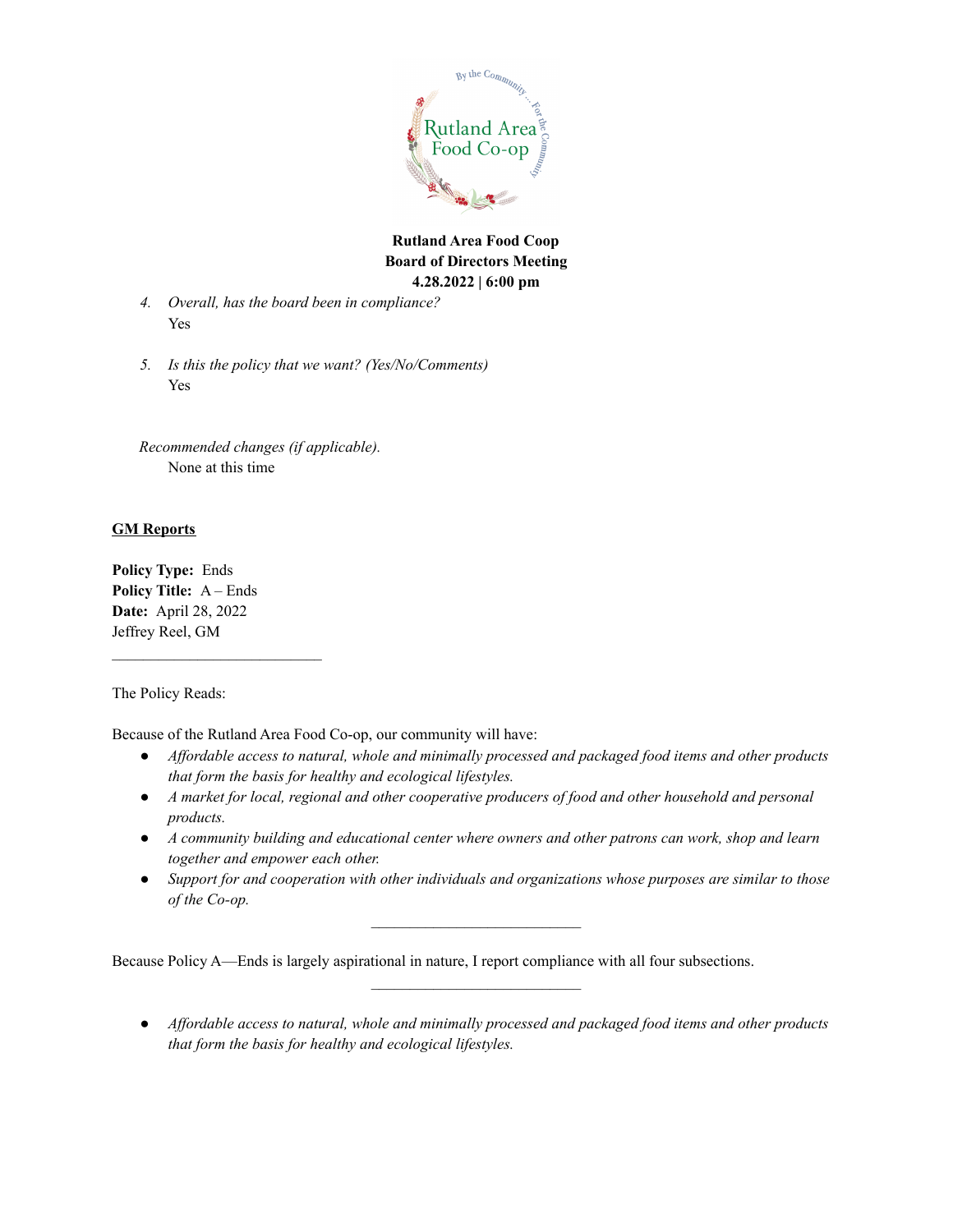

Affordable Access:

- Organic-quality food is typically more expensive than conventional products;
- Bulk helps lower that cost to the customer;
- Finding sale items and passing those savings along to members and customers;
- Offer discounts when members/customers purchase by the case;
- Working with Rutland Welcomes, providing Halal-quality meats for resettled Afghani families and individuals. Lowering the price point of the meats to make them more affordable. Also offering bulk grains/beans at reduced price;
- The store accepts SNAP/3SquareVT benefits program;
- 7% Sundays
- WIC: Women, Infants & Children. Accepting WIC cards would require offering dozens of select items on our shelves, many of which we do not/would not normally carry. It would require separate software for making transactions at the register. We would have to coordinate our UPC codes to align with those under the WIC program. Checking out would require two separate payments: one using the WIC card; the other requiring cash or other card for those items not qualified under the WIC program (the vast majority of products in the store). The time and work involved does not seem workable for our store but I do not wish to turn away WIC-qualified mothers. So, although we do not honor the WIC card for transactions, we instead offer a 10% discount on products store wide for holders of WIC cards (excluding alcoholic beverages and items sold on consignment). This avails WIC-qualified customers to far more products and it also does not draw down the amount on their WIC cards. They can use another card or cash to pay for their purchases. Signs have been posted to this effect;
- The Co-op offers various discounts over the course of each week: Monday 10% discount on supplements for members of the Co-op; Wednesday senior discount for all customers; month-long discounts on select products for members; miscellaneous discounts on products for all customers.

### **Aspirational**:

Organic-quality food continues to remain costly for the average member/customer, so we remain diligent in seeking out the best-quality food at more affordable pricing. Qualifying as a Member in NCG would contribute toward that effort. We would gain access to a better pricing structure in general and more month-long sale items.

*● A market for local, regional and other cooperative producers of food and other household and personal products.*

 $\mathcal{L}_\text{max}$  , where  $\mathcal{L}_\text{max}$  and  $\mathcal{L}_\text{max}$ 

The Co-op currently supports over 150 Vermont-based vendors / businesses / products, and we continue to search for additional local businesses to work with. (See Appendix at the end of this Report.)

*● A community building and educational center where owners and other patrons can work, shop and learn together and empower each other.*

 $\mathcal{L}_\text{max}$  , where  $\mathcal{L}_\text{max}$  and  $\mathcal{L}_\text{max}$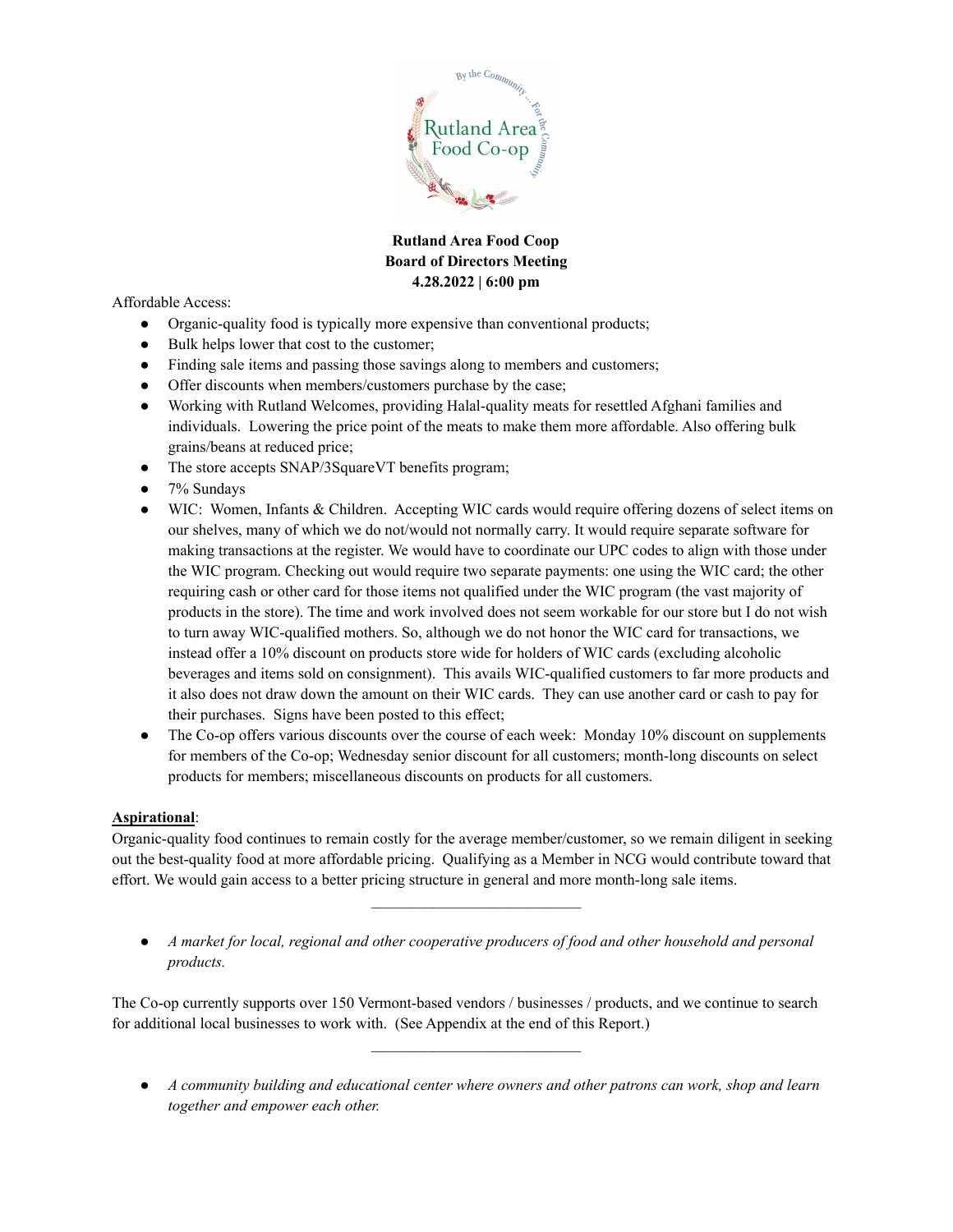

During my tenure, and dating back at least as far as the beginnings of the Covid pandemic, the building has not been used/offered as an educational center. The store has remained opened as a business during that time where owners and other patrons have been able to shop. [Caitlin, who has been employed at the Co-op for years, does not recall classes/lectures at all.]

### **Aspirational:**

The footprint of the Co-op includes a sizeable institutional kitchen and meeting room. Liability issues aside for the moment, I will explore how we can best use this space, either by offering classes or offering the meeting space for outside organizations. Small lectures can be sponsored and, in my mind's eye, I can see short videos shot on site and posted on our media pages, including website. The video equipment is available.

 $\mathcal{L}_\text{max}$ 

*● Support for and cooperation with other individuals and organizations whose purposes are similar to those of the Co-op.*

The interests of the Co-op are wide ranging: from food justice to social justice issues (human rights, animal rights, the environment…), so we are intimately intertwined with many organizations regarding local, state, national and international concerns.

### *"Support for…"*

The Co-op is working with Rutland Welcomes. We have been the receiving dock for donations of food, furniture and other furnishings for Afghani families / individuals resettling in the greater Rutland area. We are also making available Hala-quality meats and offering deeper discounts for staples.

Community Cupboard: The Co-op has been fundraising for Community Cupboard for the past six months. Donations have trickled in using the tear-off tickets available at each register. On April 5th, I replaced the tickets with a POS "Round Up" button which allows customers to round up their purchase to nearest dollar as a way to increase donations. This increased donations from an average of \$20/week to \$250/week.

**Aspirational:** Using "Round Op," the Co-op will select a different organization to financially support on a quarterly basis. (Rutland Rec; Humane Society; DISMAS; Rutland Parent/Child Center; after-school programs; organizations addressing homelessness; World Kitchen…)

### *"Cooperation with…"*

The Co-op is benefitting from its association with NOFA (Northeast Organic Farming Association of Vermont) and cooperating with its surveys.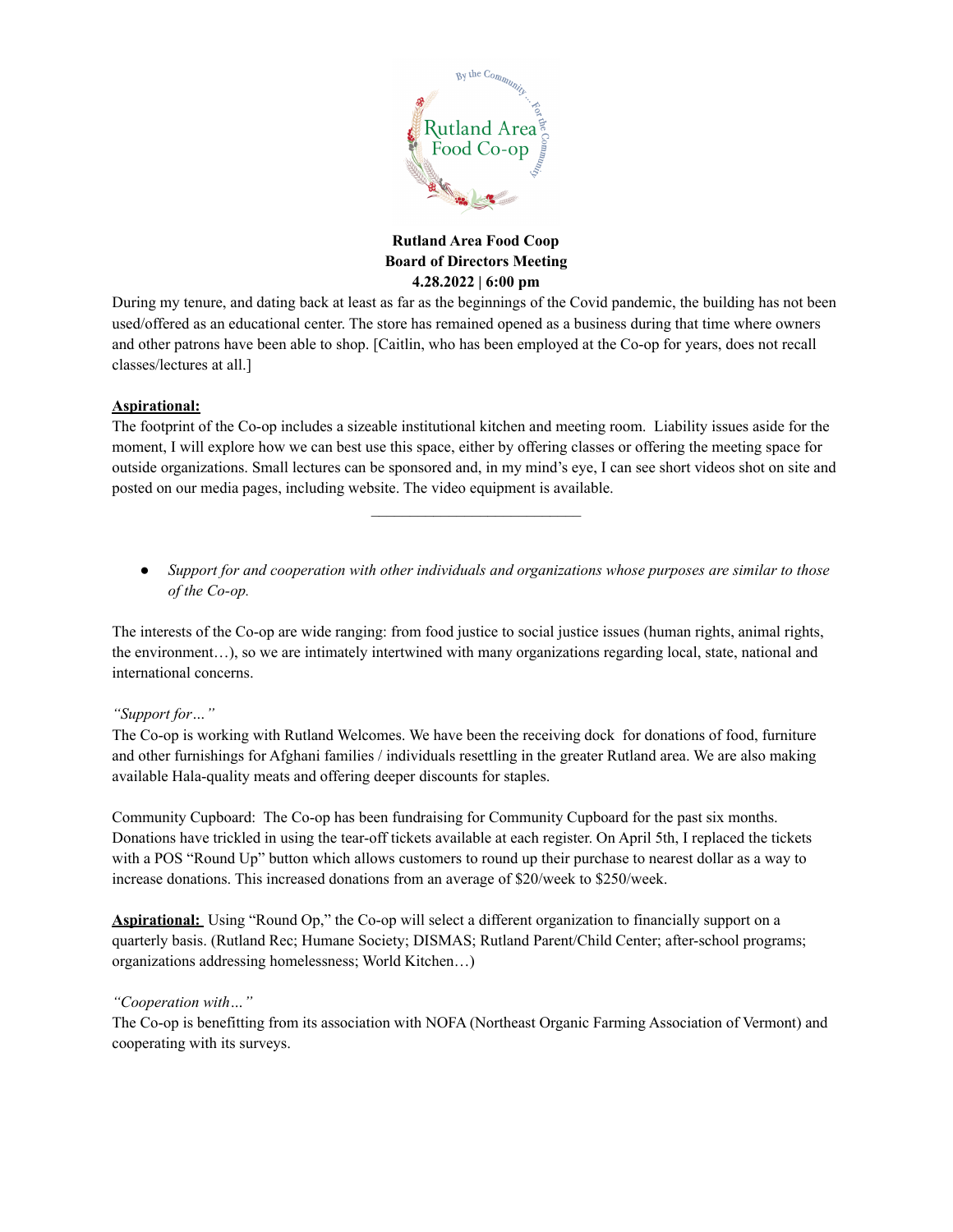

Vermont Farm-to-Plate: Responding to a request from VFP, we compiled/submitted a list of Vermont-based vendors / businesses / products we regularly work with.

### I would like to add *"Support from…"*

The Co-op has received, and continues to receive, support from NOFA, NFCA (Neighboring Food Coop Association), the Middlebury Coop and the Upper Valley Coop. Middlebury and Upper Valley have provided their sales data to help me determine product selection for resets in freezer/cooler; Middlebury has provided a freezer and produce cooler; and both continue to make themselves available for all questions, all in the cooperative spirit.

### **Appendix**

April, 2022

Rutland Area Food Co-op Vermont Products/Vendors/Distributors

#### **Beer, Cider, Mead & Wine**

14th Star Brewing, St. Albans Burlington Beer Company, Williston Citizen Cider, Burlington Fiddlehead Brewing, Shelburne Frost Brewing Co., Hinesburg Hermit Thrush Brewing, Brattleboro Lost Nation Brewing, Morristown Rutland Beer Works, Rutland Shacksbury Cider, Vergennes Shelburne Vineyard, Shelburne Zero Gravity Brewery, Burlington Prohibition Pig, Stowe Four Quarters Brewery, Winooski Long Trail Brewery, Bridgewater Corners Bent Hill, Braintree Upper Pass, Stowe Catamount, Winooski Foley Bros, Brandon Green Empire Brewery, Colchester Hogback Mountain Brewery, Bristol

#### **Beverages**

Champlain Orchards, Shoreham Shrubbly, Hinesburg Upstate Elevator Supply Co., Burlington Kimball Brook Farm, North Ferrisburgh Long Trail Brewing Co., Bridgewater Corners High Culture Brewing, Middlesex Aqua ViTea, Middlebury Kingdom Kombucha, Sheffield Corina's Switchy, Norwich

### **Coffee**

Mocha Joe's, Brattleboro Brio Coffeeworks, Burlington Snowcap Cold Brew, Colchester Vermont Coffee Company, Middlebury Abracadabra Coffee Co., Woodstock

#### **Bread**

Klinger's Bread Co., Burlington Great Harvest Bread Company, Burlington La Panciata Bakery, Northfield Red Hen Bakery, Middlesex Three Bears Bakery, Orwell Vermont Tortilla Company, Shelburne Against the Grain Gourmet, Brattleboro Mirabelles, South Burlington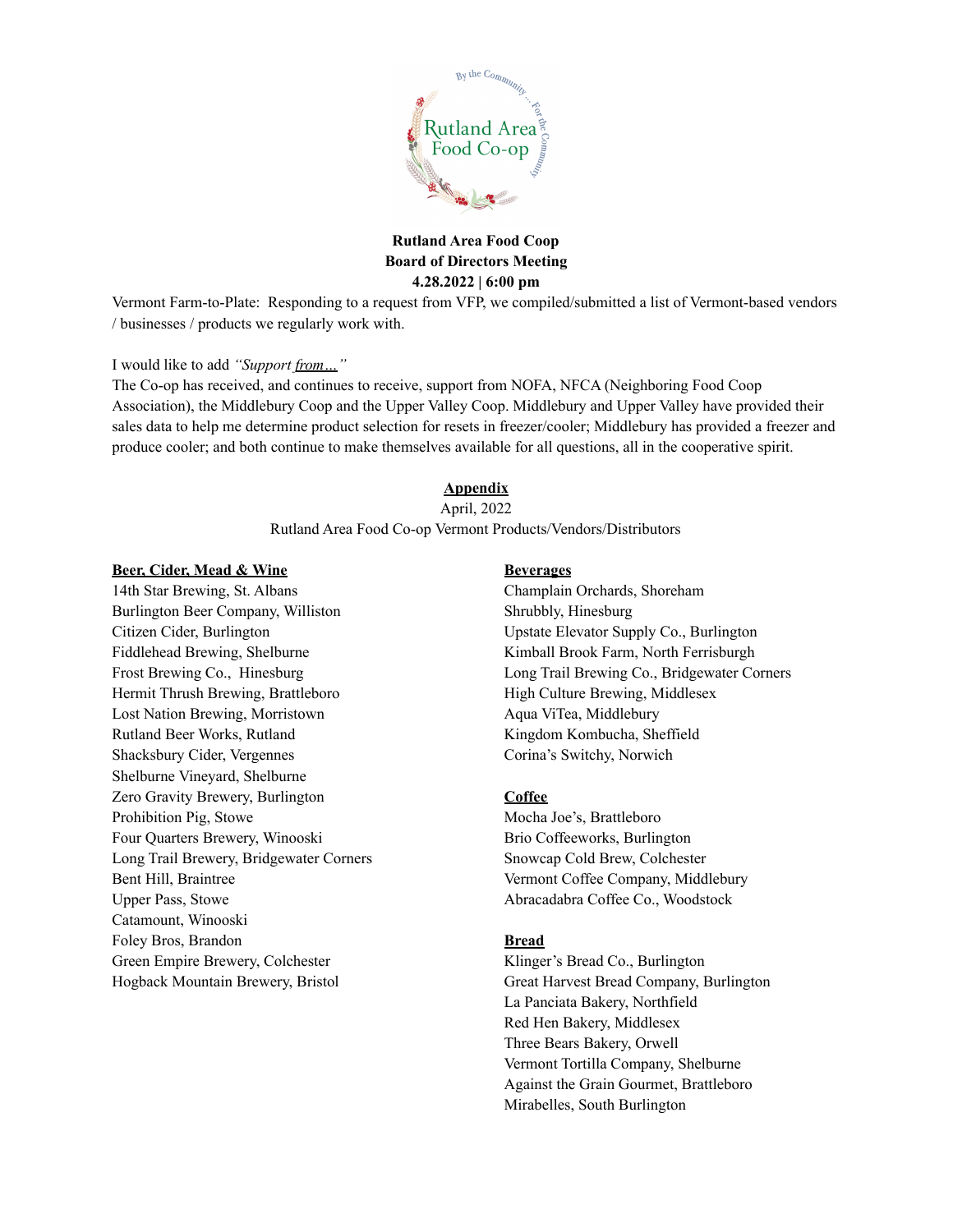

### **Cheese**

Blue Ledge Farm, Leicester Crowley Cheese, Mount Holly Boston Post Dairy, Enosburg Falls Vermont Creamery, Websterville Lazy lady Farm, Westfield Von Trapp Farmstead, Waitsfield Neighborly Farms of Vermont, Randolf Center Grafton Village Cheese Co., Grafton Shelburne Farms, ShelburneVermont Farmstead Cheese Co., Woodstock Consider Bardwell Farm, Pawlet Spring Brook Farm, Reading Cobb Hill Cheese, Hartland Maplebrook Farm, North Bennington Plymouth Artisan Cheese, Plymouth

### **Dairy & Eggs**

Vermont Yogurt Co., Orwell Ice House Farm, Goshen Cabot Creamery Cooperative, Cabot Little Flower Farm, Middletown Springs Stagg and Doe Organic Farm, Florence Maple Meadow Farm, Salisbury Lucas Family Farms, Orwell Butterworks Farm, Westfield Gammelgarden Creamery, Pownal Green Mountain Creamery, Brattleboro Larson Farm and Creamery, Wells Monument Farms Dairy, Waybridge Earth Sky Time, Manchester

#### **Frozen Meals**

Half Baked Pizza, East Arlington The Vermont Spatzle Co., Arlington Gracie's Tamales, Waitsfield Goodman's American Pie, Ludlow Vermont Bean Crafter, Warren Grandma Millers, South Londonderry Earth Sky Time, Manchester Vermont Fresh, Proctorsville

### **Ice Cream**

Eco Bean and Greens, South Burlington Strafford Organic Creamery, Strafford Wilcox Ice Cream, East Arlington Leonardo's Gelateria, East Arlington

#### **Grab & Go Foods**

Joe's Kitchen (Screamin' Ridge Farm), Montpelier Sherpa Foods Himalayan D'Lite, South Burlington

#### **Meat, Poultry, and Seafood**

Hamilton Cattle Co., North Chittenden Squire Family Farms, Tinmouth Misty Knoll Farms, New Haven Walnut Hill Farm, Pawlet Stonewood Farm, Orwell Vermont Salumi, Barre Lucas Family Farms, Orwell

#### **Pickles and Fermented Vegetables**

Flack Family Farms, Fairfield Sunja's, Waterbury

#### **Tofu and Tempeh**

Rhapsody Natural Foods, Cabot Vermont Soy, Hardwick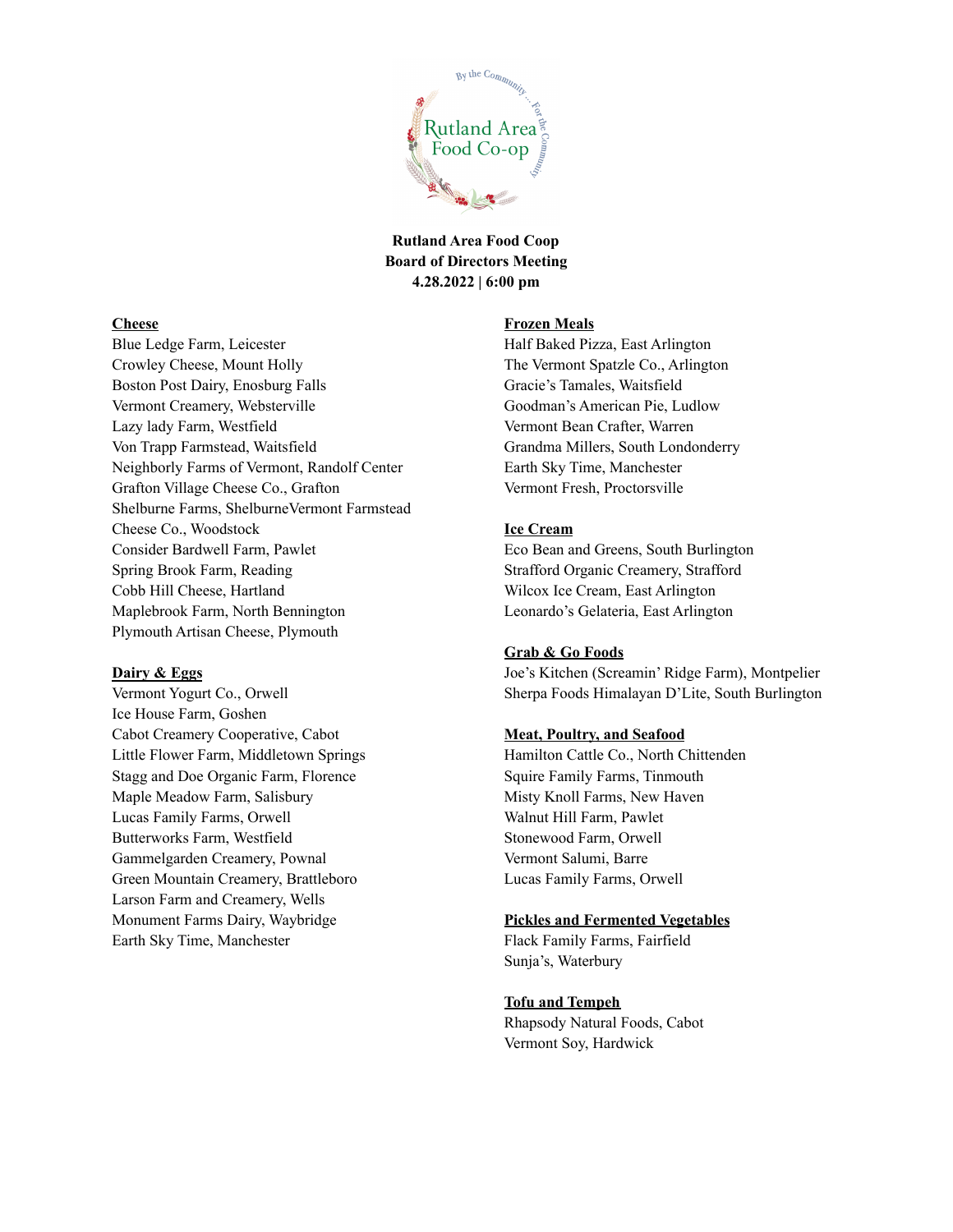

#### **Produce**

High Mowing Organic Seeds, Wolcott Alchemy Gardens, Shrewsbury Champlain Orchards, Shoreham Deep Root Co-op, Johnson Dutchess Farm, Castleton Evening Song Farm, Cuttingsville Laughing Child Farm, West Pawlet Yoder Farm, Dorset Blume, North Clarendon Understory, Bridport

#### **Grocery**

Backyard Gardens, Florence VT Chaga Chai, Rutland Luce Farm, Bethel Food to Live By, Londonderry Sugar Bob's, Rutland Garuka Bars, Burlington Healing From Foods, Brattleboro VT Smoke & Cure, Hinesburg Krueger-Norton, Shrewsbury Shaker Maple Farm, Starksboro Bee Humble Apiaries, Castleton However Wild, Shaftsbury Butterfly Bakery of VT, Barre Rabble Rouser, Montpelier VT Salsa Co., Morrisville Fox Meadow Farm, Mt. Holly Bove's, Milton Foster Farm, East Calais VT Maple Granola, Castleton VT Tea & Trading, Middlebury Owl Food, Brattleboro Castleton Crackers, South Woodstock Benito's Hot Sauce, Montpelier Drew's Organics, Chester Food to Live By, Londonderry

#### **Bulk**

Back Roads Granola, Brattleboro Bee Humble Apiary, Castleton Nitty Gritty Grain Company, Charlette Spring Lake Ranch Therapeutic Community, Cuttingsville Yoder Farm, Danby

Raiche's Vermont Made Salsa, Ira Vermont Hills Teriyaki, Cuttingsville Sugar Bob's, Pittsford Supplements: Luce Farm, Bethel Sunsoil, Burlington Upstate Elevator Supply Co., Burlington Elmore Mtn Therapeutics, Elmore Champlain Valley Mushrooms, Orwell Urban Moonshine, Burlington Body Care: Elmore Mtn Farm, Morrisville Green Mtn Tick Repellant, Dorset Crystal Garden Herbs, Bethel Dancing Barefoot Farms, W. Pawlet VT Bee Balm, Craftsbury VT Soap Co., Middlebury

#### **Miscellaneous**

The Mountain Times, Killington Black River Produce, Springfield Provisions, Internat'l, White River Junction Foley Distribution¸ Rutland Green Screen Graphics, Rutland Lesser Distribution, Waitsfield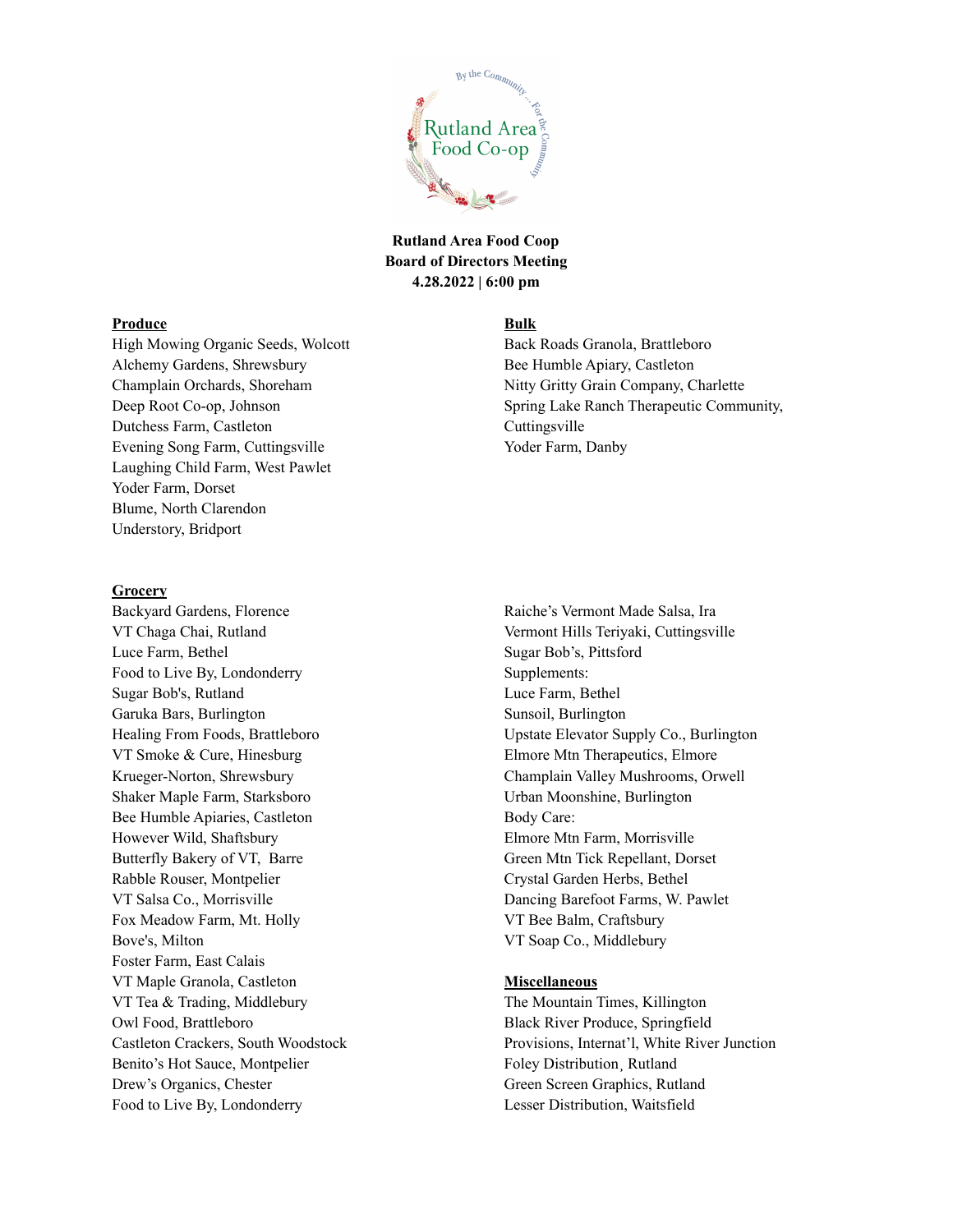

- Rearranged message board for better communication with customers.
- Spoke with a building inspector about hosting events/classes. The building is not ADA compliant. The inspector suggested the Co-op host classes/events anyway, until someone shows up that can't access the meeting space.
- Annika commented that she thought the WIC offer that the Co-op is now offering is awesome. And she loves the round up idea.
- Matt led the Board through the decision tree for the report. It was accepted as in compliance and as the policy the Board wants.
	- Matt reiterated based on the C4 Policy, if the Board arrived at the meeting having already read the report, Jeffrey wouldn't have to read through the report during the meeting, and the Board could just go straight to the decision tree.

# **Monthly Updates**

## *Facilitator Update with Chris Ettori*

- Quick update on Board Recruitment:
	- Steve Moreau has applied, but the Board will wait to vote him in until the Annual Meeting (along with anyone else who wants to join the Board) so that new members can sit for an entire term.
	- Chris has reached out to Shawn B. a number of times, inviting him to Board meetings, but he has yet to attend.

## *GM Update with Jef rey Reel*

- Sales are moving up!
- No major mishaps or expenses.
- Sushi is going well, but it needs more space. Jeffrey is looking to get another cooler.
- Fresh cut flowers are selling well.
- Seedlings are coming in soon.
- There will be in-store music starting next month!
- Actively working on updating the website and social media accounts.
- Jeffrey might have an Australian author on a book tour host an event, but he's not sure if he wants to since the building is not ADA compliant.
- The first weekend of the Farmers Market, the Co-op is going to have a table set up at no cost.
	- Green Screen is making a trifold board for the Market, advertising the benefits of being a Co-op member.
	- They are going to hold a raffle for people signing up to be new members, as well as a giveaway for existing members. The giveaway is a Tersano unit, which is a handheld, green cleaning gadget. He's also bringing in some to sell at the Co-op.
- Jeffrey spoke with Tiffany from the DRP to rent space on the garbage cans on Center Street to advertise the Co-op. They're not sure what the cost would be yet; he's waiting to hear from the DRP Board.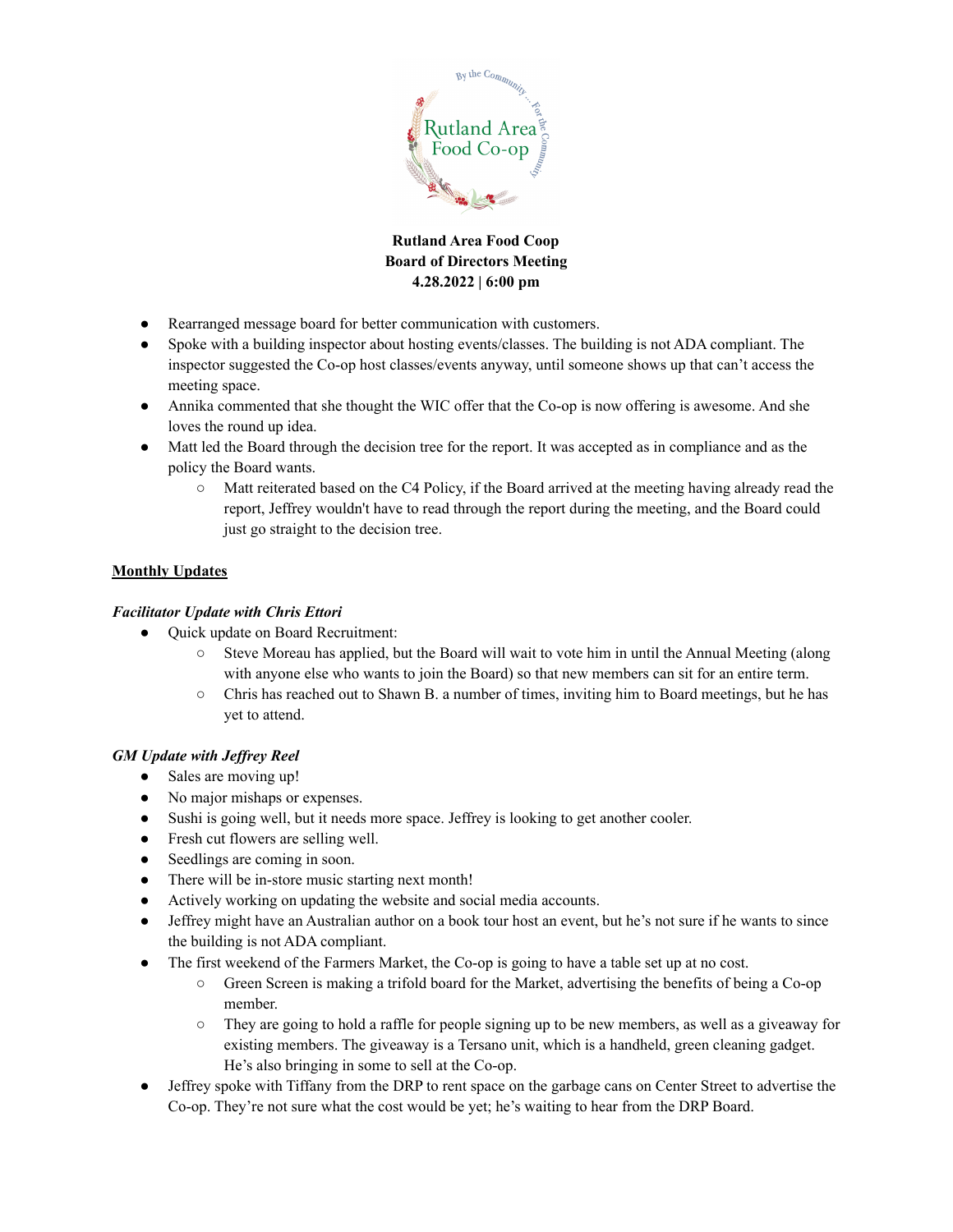

- Staff updates:
	- Kelly is leaving.
	- Cooler/Freezer manager is also leaving.
	- Jeffrey has candidates coming in to interview over the next few weeks.

### Discussion:

- Matt wanted to know if we get any analytics from the website.
	- Jeffrey has never asked Steve for it, but he will.
- Annika said the spring newsletter was excellent!
- Matt, in regard to any lectures/speakers, suggested that if this building wouldn't work, that the library is an option. The Co-op has held meetings there before.
	- Jeffrey mused that if they can get the space out back cleaned up, there is a ramp that would be perfect for access.
	- Chris remembered that the Co-op once held a movie viewing elsewhere.
	- Matt recalled that Peter used to hold cooking classes in the Co-op kitchen.
	- Chris suggested working with the Rutland Rec. They often collaborate with other organizations and businesses. He thought it might be a good idea to offer cooking classes through the Rec and host the classes at the Co-op.

# **Unfinished Business**

## *Dropbox Update with Jeanne Kauf man*

- Jeanne spent a lot of time tidying things up in DropBox.
	- She doesn't see the need for four board folders. She only wants to have:
		- Board only
		- Board business
	- And wants to delete the old, empty folders and duplicates.
	- Theresa is going to look through the policies to find any duplicates and the binder materials.
	- Jeanne found two different calendars. She is going to archive the old calendar.
		- She might need to create a new archive.
- Sam suggested that whenever Board members want to upload something to Dropbox, they only upload to the The Months Meeting folder. The Clerk or Minute Taker will be responsible for filing things away properly.
- It was concluded that there should be written directions for naming conventions, and where files should be uploaded.
- Jeanne will write up the directions.
- Sam submitted that the directions should go into all the New Board Member binders.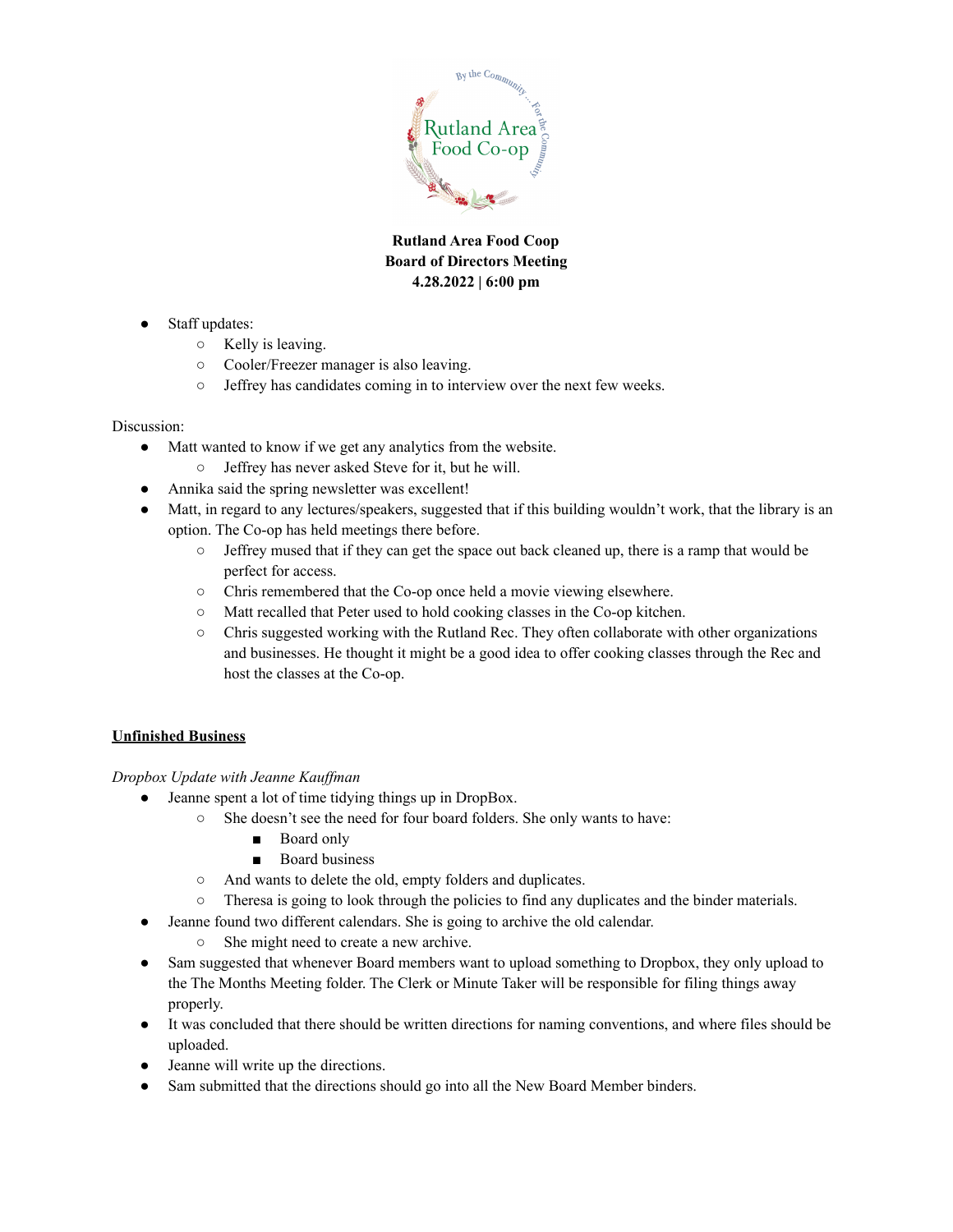

### **RYP Event**

- The committee plans to meet to plan this even on 5/5 and 5/12.
- Chris asked Jeffrey if he needed anything from the Board?
	- Jeffrey wondered how many tables and chairs they'd need?
		- Jeanne stated she can get 5 hightop tables.
- Jeffrey said that Rosemary will prepare some snacks and also wants to provide sushi.
- Annika thought it was a great idea to highlight the fact that the Co-op has sushi available.

### **New Business**

### *NCG Application*

- Jeffrey wants to apply, even if it's unsuccessful.
- The Co-op can apply in June and September.
- He needs Board approval to apply. He is happy to send the application to the Board for everyone to read.
- Chris stated that the Co-op has always wanted to join, but it never quite worked out in their favor.
- Jeffrey said they were loosening up their requirements. He thought it may be a great help for the Co-op to grow.
- Chris remembered when former GM Zack applied, the Co-op had the sales and the capital, but NCG didn't accept the Rutland Co-op.
- Matt recounted a brief history of why the Co-op was rejected.
- Annika wondered it it cost anything to apply?
	- Jeffrey replied that it did not.
- Annika motioned to move forward with the application.
	- Sam seconded. Motion passed unanimously.

### *Photos*

- Annika asked if everyone had their photo in?
- Jeffrey replied, no, not everyone had submitted a photo.
- Chris announced that he still needed to have his photo taken.
- Jeff is eager to get the website updated.
- Chris will take his photo after the meeting.

### *Annual Meeting*

- There was ,uch discussion about changing the date from 6/1.
- It was ultimately decided to move the date to 7/6 to allow more time to plan.